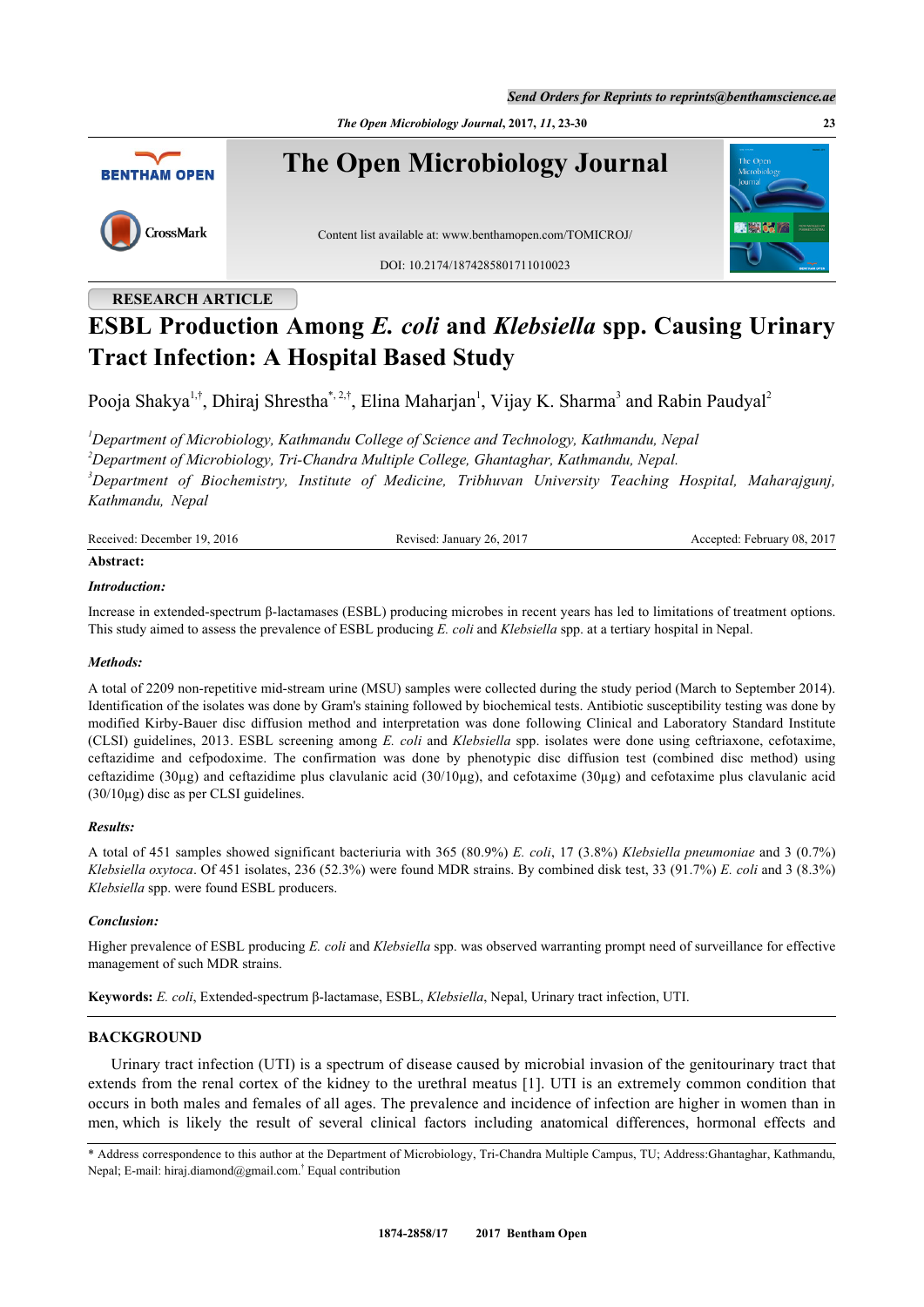behavior patterns [[2\]](#page-5-1). The reported positive rate of UTI among Nepalese patients attending general hospitals ranged from 23.1% to 37.4% [[3\]](#page-5-2).

Bacteria are the major causative organisms and are responsible for more than 95% of UTI cases. *Escherichia coli* is the most prevalent causative organisms of UTI and is solely responsible for more than 80% of the infections [[4\]](#page-5-3).

Multiple drug resistance has significantly increased in recent years. There is a growing concern for multidrugresistant Gram-negative bacteria which produce extended-spectrum β-lactamases (ESBLs) [[5](#page-5-4)]. ESBLs are Class A βlactamases that hydrolyse penicillin, oxyimino-cephalosporins, and monobactams but not cephamycins or carbapenems [\[6](#page-5-5)]. They are inhibited *in vitro* by clavulanate. ESBLs are often plasmid-mediated enzymes and have various genotypes. The most common are the SHV, TEM, and CTX-M types. Other clinically important types include VEB, PER, BEL-1, BES-1, SFO-1, TLA, and IBC [[5](#page-5-4)]. ESBLs are primarily produced by the Enterobacteriaceae family of Gram-negative organisms, in particular *Klebsiella pneumoniae, K. oxytoca* and *E. coli* [\[7](#page-5-6) - [9](#page-5-7)].They are also produced by other Gramnegative organisms, such as *Acinetobacter baumannii, Proteus* spp, *Pseudomonas aeruginosa* and *Salmonella* spp. [[8](#page-5-8), [10\]](#page-5-9).

Since the first isolation of ESBL-producing organism in 1983 from Germany, it has been increasingly reported worldwide to date [[11,](#page-5-10) [12\]](#page-5-11). The prevalence of ESBL-positive isolates depends on a range of factors including species, geographic locality, hospital/ward, group of patients and type of infection, and large variations have been reported in different studies [\[13](#page-6-0)].

There are limited studies showing a high rate of ESBL in Nepal, where Enterobacteriaceae were found 28% to 67% [\[14](#page-6-1)]. The acquisition and expression of ESBLs enzymes among *Enterobactericeae* have posed a serious public health problem. Many parts of Nepal still lack the facilities for urine culture and antimicrobial susceptibility testing; this clearly leads to missing ESBL isolates. Delayed reporting of ESBL producing Gram-negative bacilli is associated with prolonged hospital stay, increased morbidity, increased motility and high health care costs[[6](#page-5-5)]. Information on prevailing levels of antimicrobial resistance among common pathogens is useful in making an appropriate choice of empiric therapy [\[15](#page-6-2)]. This study would help clinicians to be aware of the potential of treatment failures associated with serious infections caused by these bacteria and guide for appropriate empirical antimicrobial therapy.

#### **MATERIALS AND METHODS**

#### **Study Setting, Design and Population**

This prospective cross-sectional study was done at Alka Hospital, Lalitpur (ISO 9001: 2008 standard) to assess the prevalence of ESBL production among the Gram-negative rods isolated from urine samples. All non-repetitive midstream urine (MSU) samples obtained during the study period (March to September 2014) were included in the study.

### **Processing of Samples**

All MSU samples were cultured on routine culture media by semi-quantitative method as described in World Health Organization (WHO) manual [\[16](#page-6-3)]. In short, 1μL of urine was inoculated on MacConkey and blood agar plate (HiMedia Laboratories Pvt. Ltd., India) by streaking using calibrated loop, and incubated aerobically for 18-48hrs at 37 °C. Growth of 100 colonies or more, *i.e.* 10<sup>5</sup> colony forming units (CFU)/mL urine, was considered as culture positive. Isolation and identification of isolates were done following their morphology in Gram's staining, cultural characteristics and biochemical properties, as per the Manual of Clinical Microbiology [[17\]](#page-6-4).

#### **Antimicrobial Susceptibility Testing**

Antibiotic susceptibility testing of all isolates was performed by Kirby-Bauer's disc diffusion method and interpretation of the results was done as described in CLSI 2013 [\[18](#page-6-5)]. Antibiotic discs (HiMedia Laboratories Pvt. Ltd., India) used were amoxicillin (10μg), cefixime (10μg), cefotaxime (30μg), cefpodoxime (30μg), ceftazidime (30μg), ceftriaxone (30μg), ciprofloxacin (5μg), cotrimoxazole (1.25/23.75μg), gentamycin (10μg), imipenem (10μg), nitrofurantoin (300μg), norfloxacin (10μg), ofloxacin (5μg), piperacillin (100μg), and vancomycin (30μg). Control strains of *P. aeruginosa* ATCC 27853 and *E. coli* ATCC 25922 were used in parallel as a part of quality control. Organisms resistant to two or more classes of antimicrobial agents were considered to be multidrug resistance (MDR).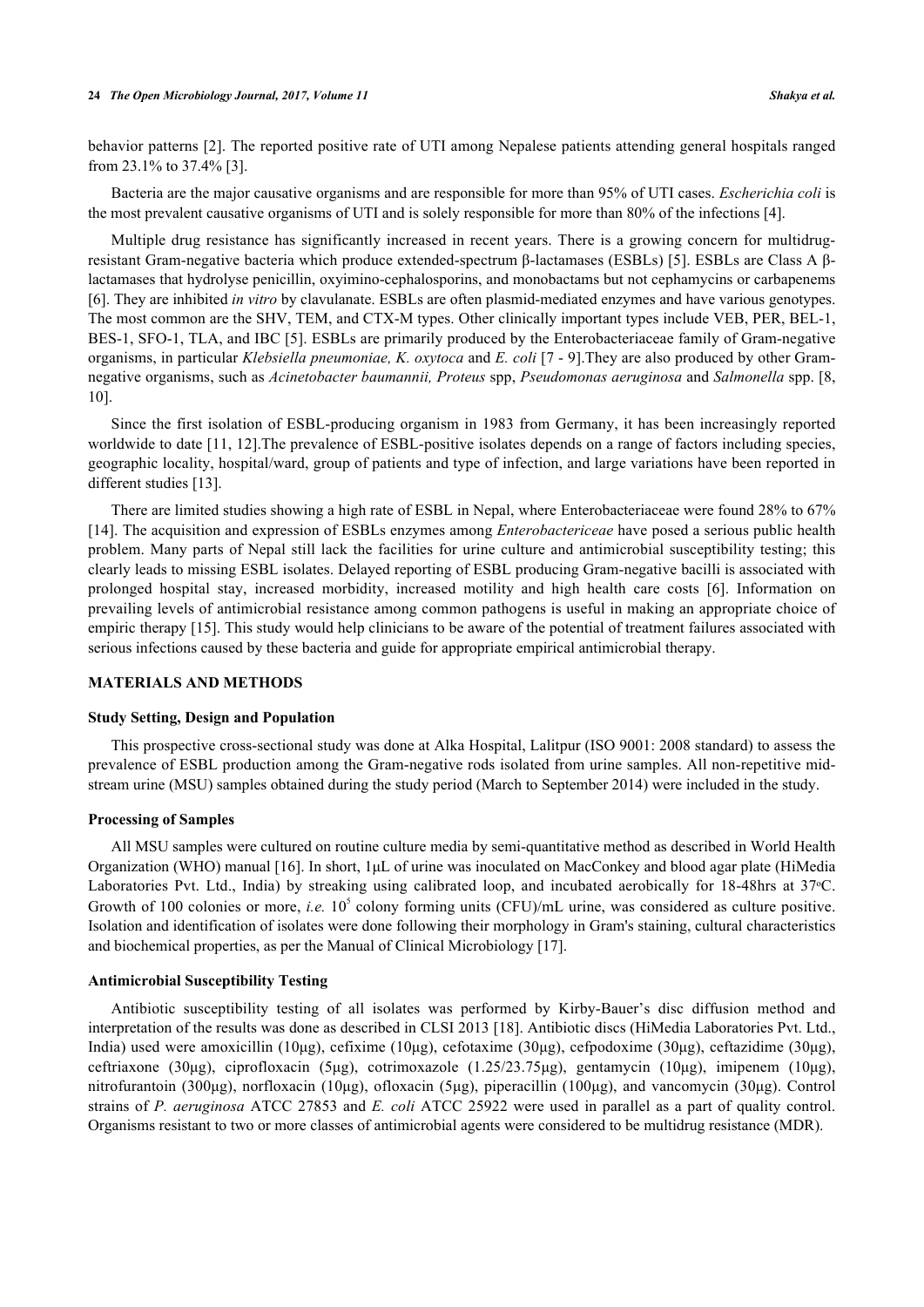#### **Screening of ESBL-Producing Strains**

According to CLSI guidelines, strains showing zone of inhibition of ≤25mm for ceftriaxone and/or ≤22mm for ceftazidime and/or ≤17mm for cefpodoxime and/or ≤27mm for cefotaxime were considered for conformational test for ESBL.

#### **Confirmation of ESBL-Producing Strains**

ESBL production among potential ESBL-producing isolates was confirmed phenotypically using combined disc method. Comparison of the zone of inhibition was made for the ceftazidime (30µg) and cefotaxime (30µg) discs alone vs. that of the ceftazidime and cefotaxime discs containing clavulanic acid (10µg), when placed 25mm apart (center to center). Isolates showing an increase in zone diameter of  $\geq$ 5 mm around either of the clavulanate combined discs compared to that of the disc alone was considered ESBL producer. *K. pneumoniae* ATCC 700603 was used as control strains.

### **Ethical Consideration**

Ethical approval was not required to carry out this work as the bacterial isolates were collected as part of routine patient care investigation in the hospital.

#### **RESULT**

This study was conducted among patients suspected of UTI visiting Alka Hospital. A total of 2209 non-repetitive MSU samples were collected from patients for urine culture. Only 451 (20.4%) samples showed significant growth.

#### **Distribution of Samples among Patients**

The ratio of number of inpatients to outpatients was 1:2.96. Similarly, number of male patients to female patients ratio was 1:2.2; females were higher in all cases. (Table **[1](#page-2-0)**).

#### <span id="page-2-0"></span>**Table 1. Distribution of samples among inpatients and outpatients.**

|                        |              | <b>Inpatients</b> | <b>Outpatients</b> |            |  |
|------------------------|--------------|-------------------|--------------------|------------|--|
| Urine Culture          | Male $(\% )$ | Female (%)        | Male $(\% )$       | Female (%) |  |
| Significant growth     | 21(15.2)     | 69(16.4)          | 86(15.6)           | 275(25.0)  |  |
| Non-significant growth | 117(84.8)    | 351(83.6)         | 466(84.4)          | 824(75.0)  |  |
| Total                  | 138(100)     | 420(100)          | 552(100)           | 1099(100)  |  |

#### **Distribution of Bacterial Isolates**

Of the 451 isolates, the most predominant isolate was *E. coli* 365 (80.9%). Among 451 isolates, 236 (52.3%) were MDR; *E. coli* with the most MDR share *i.e.* 188 (79.7%). Out of total, 168 (85.2%) isolates passed screening test for ESBL but only 36 (21.4%) of them were ESBL producers. *E. coli* was the highest ESBL producers *i.e.* 33 (91.7%) and followed by *K. pneumoniae i.e.* 3 (8.3%) (Table **[2](#page-2-1)**).

#### <span id="page-2-1"></span>**Table 2. Distribution of isolates.**

| Organisms          |             | <b>Total isolates No. of MDR strains</b> | <b>ESBL</b> screening positive | <b>ESBL</b> confirmed |
|--------------------|-------------|------------------------------------------|--------------------------------|-----------------------|
| E. coli            | 365(80.9%)  | 188(79.7%)                               | 160                            | 33 (91.7%)            |
| K. oxytoca         | $3(0.7\%)$  | $1(0.4\%)$                               |                                | $0(0\%)$              |
| K. pneumoniae      | $17(3.8\%)$ | $8(3.4\%)$                               | $\mathcal{I}$                  | $3(8.3\%)$            |
| Acinetobacter spp  | $1(0.2\%)$  | $0(0\%)$                                 | NT                             | NT                    |
| Citrobacter spp    | $4(0.9\%)$  | $1(0.4\%)$                               | NT                             | NT                    |
| Enterobacter spp   | $3(0.7\%)$  | $1(0.4\%)$                               | NT                             | NT                    |
| Enterococcus spp   | $3(0.7\%)$  | $2(0.8\%)$                               | NT                             | NT                    |
| Morganella spp     | $3(0.7\%)$  | $1(0.4\%)$                               | NT                             | NT                    |
| Proteus mirabilis  | 12(2.7%)    | 7(3%)                                    | NT                             | NT                    |
| Proteus vulgaris   | $7(1.6\%)$  | $6(2.5\%)$                               | NT                             | NT                    |
| Providencia spp    | $22(4.9\%)$ | $12(5.1\%)$                              | NT                             | NT                    |
| Pseudomonas spp    | $7(1.6\%)$  | 7(3%)                                    | NT                             | NT                    |
| Staphylococcus spp | $4(0.9\%)$  | $2(0.8\%)$                               | NT                             | NT                    |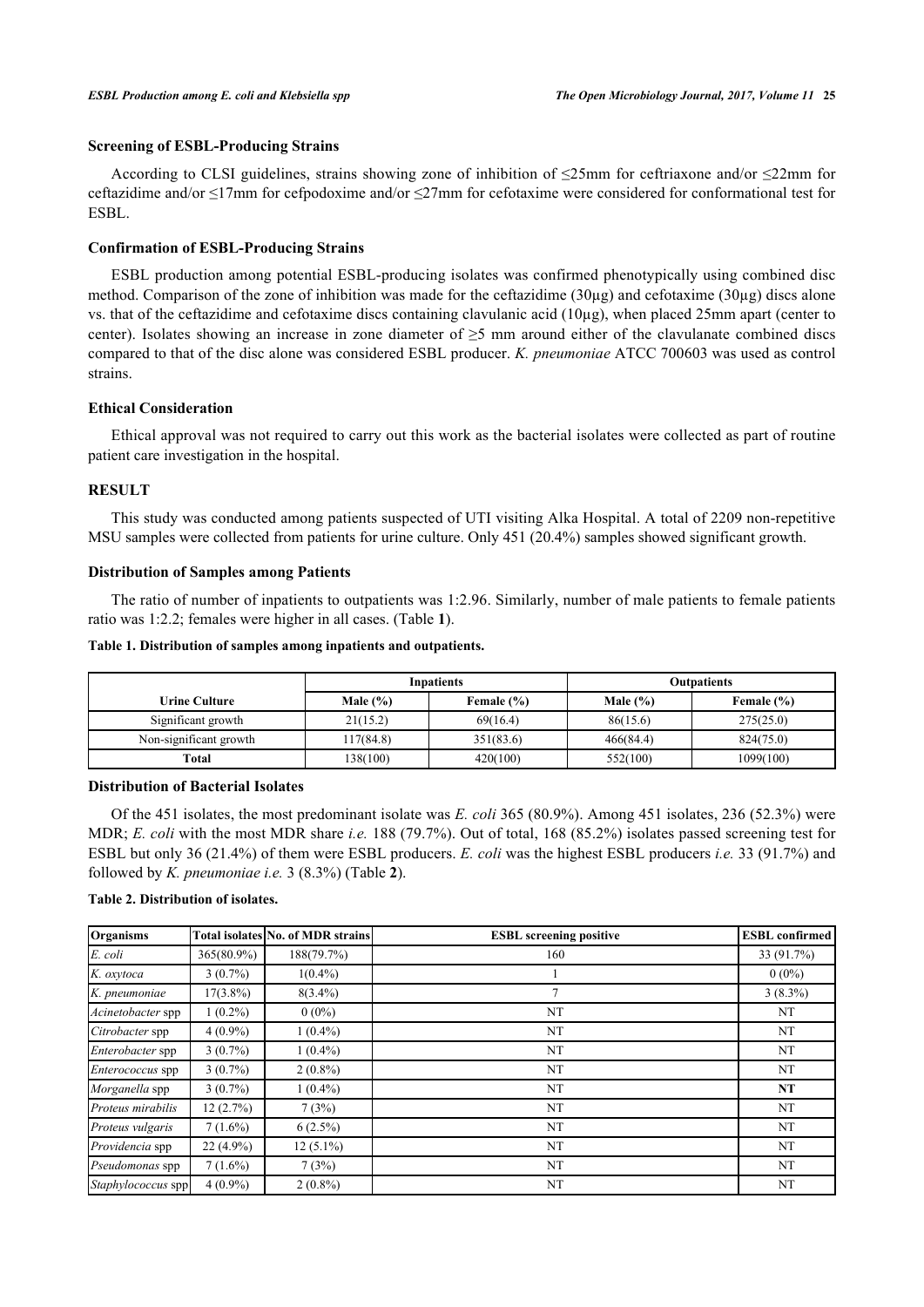#### **26** *The Open Microbiology Journal, 2017, Volume 11 Shakya et al.*

| (Table 4) contd |  |
|-----------------|--|
|                 |  |

| Organisms     |                  | <b>Total isolates No. of MDR strains</b> | <b>ESBL</b> screening positive | ESBL confirmed  |
|---------------|------------------|------------------------------------------|--------------------------------|-----------------|
| Total         | $(100\%)$<br>451 | $236(100\%)$                             | 168                            | $(100\%)$<br>36 |
| NT=not tested |                  |                                          |                                |                 |

#### **Antibiotics Resistivity Pattern of the Isolates**

<span id="page-3-0"></span>*E. coli* were highly resistant to amoxicillin 269 (73.69%) and least resistant to imipenem 7(1.9%). Likewise, most *Klebsiella* spp. were highly resistant to amoxicillin 18 (90%) and least resistant to gentamycin 0 (0%) and imipenem 0 (0%) (Fig. **[1](#page-3-0)**).



Fig. (1). Antibiotics resistivity profile of isolates.

#### **Distribution of ESBL Producing Isolates**

The prevalence of ESBL producing *E. coli* were higher in female 27 (81.8%) compared to male 6 (18.2%). Similarly, the prevalence of ESBL producing *Klebsiella* spp. was 2 (66.7%) in female and 1(33.3%) in male (Table **[3](#page-3-1)**).

<span id="page-3-1"></span>**Table 3. Sex wise distribution of ESBL producing isolates.**

|              |                                   | E. coli   |                                     | Klebsiella spp.             |                                           |            |                                     |                             |
|--------------|-----------------------------------|-----------|-------------------------------------|-----------------------------|-------------------------------------------|------------|-------------------------------------|-----------------------------|
| <b>Sex</b>   | E. coli<br>isolates $\frac{6}{6}$ | $MDR(\%)$ | <b>Screening</b><br>$positive(\% )$ | <b>ESBL</b><br>Producers(%) | Klebsiella spp.<br>isolates $\frac{6}{6}$ | $MDR(\% )$ | <b>Screening</b><br>$positive(\% )$ | <b>ESBL</b><br>Producers(%) |
| Male         | 77(21.1)                          | 43(22.9)  | 37(23.1)                            | 6(18.2)                     | 4(20)                                     | 3(33.3)    | 3(37.5)                             | (33.3)                      |
| Female       | 288 (78.9)                        | 145(77.1) | 123 (76.9)                          | 27(81.8)                    | 16(80)                                    | 6(66.7)    | 5(62.5)                             | 2(66.7)                     |
| <b>Total</b> | 365 (100)                         | 188 (100) | 160 (100)                           | 33(100)                     | 20 (100)                                  | 9(100)     | 8 (100)                             | 3(100)                      |

The prevalence of ESBL production in *E. coli* was higher in 21-40 years age group (Table **[4](#page-3-2)**).

<span id="page-3-2"></span>**Table 4. Age wise distribution of ESBL Producing isolates.**

|                        | E. coli                     |            |                                      |                                 | Klebsiella spp.                     |            |                                     |                                 |
|------------------------|-----------------------------|------------|--------------------------------------|---------------------------------|-------------------------------------|------------|-------------------------------------|---------------------------------|
| Age group  <br>(years) | E. coli<br>isolates $(\% )$ | $MDR(\% )$ | <b>Screening</b><br>positive $(\% )$ | <b>ESBL</b><br>$producter(\% )$ | Klebsiella spp.<br>isolates $(\% )$ | $MDR(\% )$ | Screening<br>positive $\frac{6}{6}$ | <b>ESBL</b><br>$producter(\% )$ |
| $=10$                  | 31(8.5)                     | 16(8.5)    | 12(7.5)                              | (3)                             | 4(20)                               | 2(22.2)    | 2(25)                               | 0(0)                            |
| $11-20$                | 16(4.38)                    | 8(4.3)     | 5(3.13)                              | (3)                             | 2(10)                               | 1(11.1)    | 2(25)                               | 1(33.3)                         |
| $21-30$                | 95(26)                      | 44(23.4)   | 31(19.4)                             | 9(27.3)                         | 2(10)                               | 1(11.1)    | (12.5)                              | 0(0)                            |
| $31 - 40$              | 59(16.2)                    | 25(13.3)   | 25(15.6)                             | 8(24.2)                         | 2(10)                               | 1(11.1)    | (12.5)                              | 1(33.3)                         |
| $41 - 50$              | 44(12.1)                    | 27(14.4)   | 23(14.4)                             | 3(9.1)                          | 0(0)                                | 0(0)       | 0(0)                                | 0(0)                            |
| 51-60                  | 37(10.1)                    | 15(8)      | 19(11.9)                             | 6(18.2)                         | 3(15)                               | 1(11.1)    | 0(0)                                | 0(0)                            |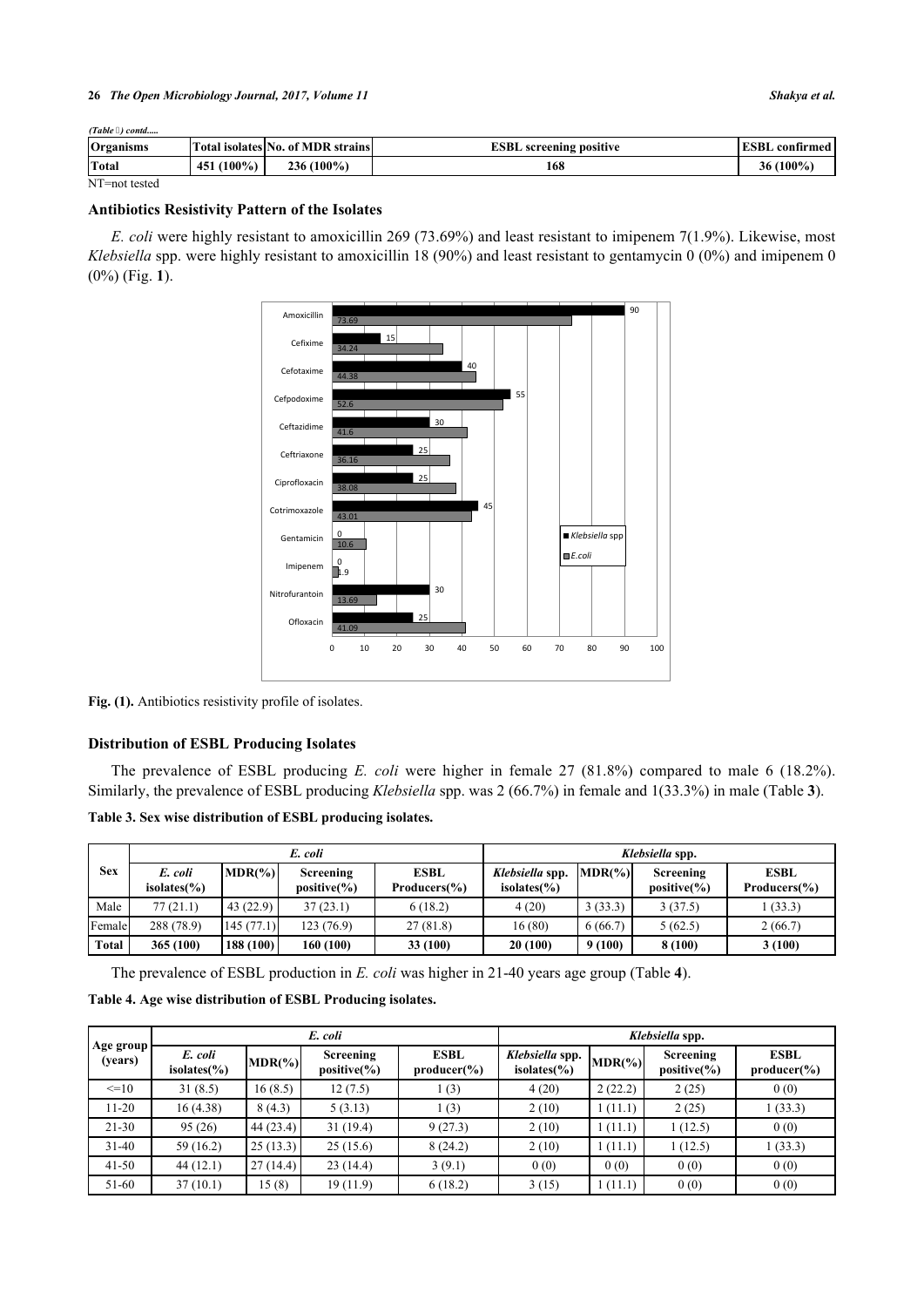|                      | E. coli                     |           |                               |                                 | Klebsiella spp.                     |            |                              |                                 |
|----------------------|-----------------------------|-----------|-------------------------------|---------------------------------|-------------------------------------|------------|------------------------------|---------------------------------|
| Age group<br>(vears) | E. coli<br>isolates $(\% )$ | $MDR(\%)$ | Screening<br>positive $(\% )$ | <b>ESBL</b><br>$producter(\% )$ | Klebsiella spp.<br>isolates $(\% )$ | $MDR(\% )$ | Screening<br>$positive(\% )$ | <b>ESBL</b><br>$producter(\% )$ |
| 61-70                | 45(12.3)                    | 30(16)    | 24 (15)                       | 3(9.1)                          | 5(25)                               | 2(22.2)    | 2(25)                        | 1(33.3)                         |
| $70+$                | 38 (10.4)                   | 23(12.2)  | 20(12.5)                      | (3)                             | 2(10)                               | (11.1)     | 0(0)                         | 0(0)                            |
| Total                | 365 (100)                   | 188 (100) | 160 (100)                     | 33 (100)                        | 20(100)                             | 9(100)     | 8(100)                       | 3(100)                          |

*(Table ) contd.....*

#### **DISCUSSION**

The emergence and rapid spread of multidrug resistant isolates are of great concern worldwide; among them, ESBL producing Enterobacteriaceae has been major concern. During the past decades, ESBLs producing Gram-negative bacilli especially *E. coli and K. pneumoniae* have emerged as serious pathogens both in hospital and community acquired infections worldwide. The study was conducted among the patient suspected of UTI visiting Alka Hospital, Lalitpur, Nepal. A total of 2209 non-repetitive MSU samples were included during the study period (March to September 2014). Of these samples, only 451 (20.4%) showed significant growth. Higher growth rates were reported in similar studies of 26.6% [\[19\]](#page-6-6), 30.8% [\[20](#page-6-7)], 41.7% [[21](#page-6-8)], but lower growth rates were reported in other similar studies of 9% [[22\]](#page-6-9), 17.4% [[23\]](#page-6-10), 19.7% [[24\]](#page-6-11).

In this study, the ratio of number of inpatients to outpatients was 1:2.96. And among positive cases, the ratio was 1:4.01. This signifies more prevalence of UTI in community. In this study, the number of male patients to female patients ratio was 1:2.2. And among positive cases, the ratio was 1:3.21. Females were higher in both cases which was involuntary recruitment bias. Females are more frequently affected by(particularly cystitis) due to colonization of urethra with colonic Gram-negative bacteria because of its proximity to anus and short length of urethra [\[25](#page-6-12)]. The patient's sex is risk factor of UTI [\[26](#page-6-13)].

*E. coli* (80.9%) was the most common pathogens isolated. *E. coli,* including other enterobacteria, are likely to have caused infection after colonization of the periurethral area by gastrointestinal tract flora [[27](#page-6-14)]. This accords with other studies  $[21, 22, 24, 28 - 34]$  $[21, 22, 24, 28 - 34]$  $[21, 22, 24, 28 - 34]$  $[21, 22, 24, 28 - 34]$  $[21, 22, 24, 28 - 34]$  $[21, 22, 24, 28 - 34]$  $[21, 22, 24, 28 - 34]$  $[21, 22, 24, 28 - 34]$  $[21, 22, 24, 28 - 34]$ . However, discords with following studies  $[35 - 38]$  $[35 - 38]$  $[35 - 38]$  $[35 - 38]$  $[35 - 38]$ .

Antimicrobial resistance is now accepted as a major problem in public health and patient care. It is more troublesome to developing countries. In this study, *E. coli* were highly resistant to amoxicillin 269 (73.7%) and least resistant to imipenem 7 (1.9%). This is similar to reports of different studies [[21,](#page-6-8) [23,](#page-6-10) [24,](#page-6-11) [29](#page-6-17) - [31](#page-6-18), [33](#page-6-19), [35](#page-7-0) - [41\]](#page-7-2). Likewise, most *Klebsiella* spp. were highly resistant to amoxicillin 18 (90%) and least resistant to gentamycin 0 (0%) and imipenem 0 (0%). Similar result was shown in different studies [\[29](#page-6-17), [33](#page-6-19), [35,](#page-7-0) [36,](#page-7-3) [38,](#page-7-1) [41](#page-7-2), [42](#page-7-4)]. Imipenem was the most effective drug, however, it should not be administered as empirical drug unless infection is life threatening, as carbapenems are considered the drug of last resort. In case, gentamycin or nitrofurantoin could be the empiric choice. In this study, 236 (52.3%) isolates were MDR. The result accords with other studies showing 55.9% [[43\]](#page-7-5), 64% [\[23](#page-6-10)], and 64.9% [\[24](#page-6-11)]of MDR isolates.

Identifying ESBL producing organisms is a major challenge in clinical settings and, due to the selective pressure caused by heavy use of expanded-spectrum cephalosporins, lapses in effective infection control measures and affinity of these enzymes for different substrates, outbreaks are increasing [\[44\]](#page-7-6). The prevalence of ESBL producing Enterobacteriaceae varies greatly among country and among the hospitals within the country. Less than 1% to greater than 70% ESBLs producers are reported worldwide. Of 385 isolates of *E. coli* and *Klebsiella* spp. 168 isolates passed ESBL screening test but only 36 (9.4%) were confirmed ESBL producers phenotypically. The prevalence of ESBL production was higher in 21 - 40 years age group. The prevalence was higher in this age group as most isolates, accounting 41%, were isolated from this group. Besides, self medication practice which is high in this age group, could have further accounted for higher prevalence [\[45](#page-7-7), [46](#page-7-8)]. A higher prevalence of ESBL production was observed in *E. coli* followed by *K. pneumoniae*. The findings are in agreement with the study [[11](#page-5-10)], however, contrary to the findings of other study [\[47](#page-7-9)] of 365 *E. coli* isolates, 33 (9.0%) were ESBL producers. This accords with the other studies [\[33](#page-6-19), [35](#page-7-0), [41](#page-7-2), [48\]](#page-7-10), however, discords with following studies [[22,](#page-6-9) [24,](#page-6-11) [29](#page-6-17) - [32](#page-6-20), [36](#page-7-3) - [38\]](#page-7-1). Likewise, of 20 *Klebsiella* spp. isolates, 3 (15%) were ESBL producers. This accords with other studies [\[22](#page-6-9), [29](#page-6-17), [35](#page-7-0), [48\]](#page-7-10), however, discords with following studies [\[32](#page-6-20), [33](#page-6-19), [36](#page-7-3), [41](#page-7-2)].

ESBL-producing strains are creating significant therapeutic problems since these pathogens are resistant to a wide range of β-lactams, including third generation cephalosporins as well as have potential for plasmid mediated quinolone and carbapenem resistance. Antibacterial choice is often complicated by MDR leading to over-prescription of antibiotics. As indicated by the present finding together with previous findings, it appears to be mandatory to include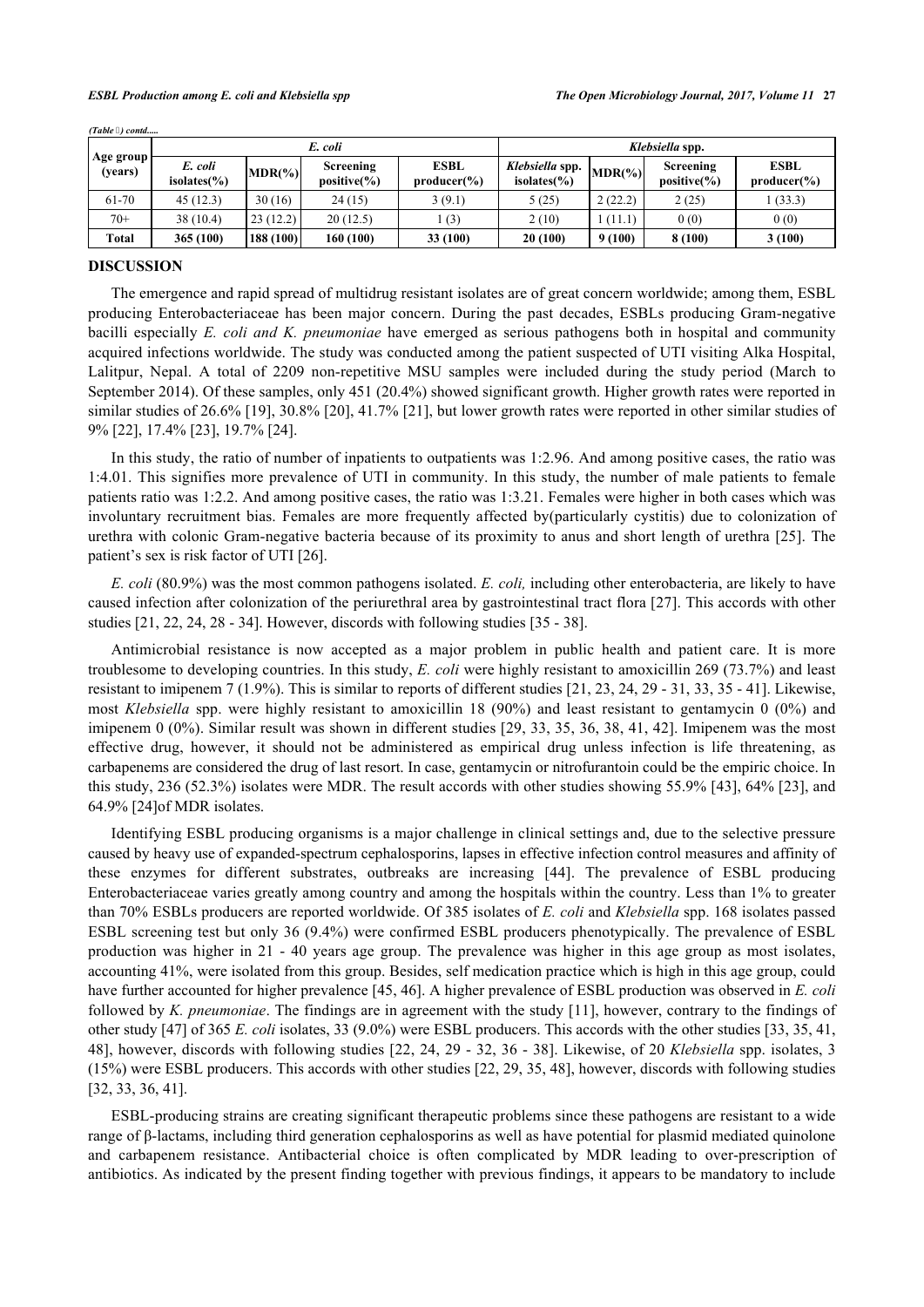ESBL detection in routine laboratory practice so as to limit the rapid spread of ESBL-producing organisms.

#### **CONCLUSION**

In this study, *E. coli* was found to be the most predominant MDR isolate. The prevalence of ESBL producing *E. coli* and *Klebsiella* spp. was higher. The majority of ESBL producing *E. coli* and *Klebsiella* spp. were resistant to the in-use antibiotics used for treatment of UTI. Imipenem was the most effective antibiotic and could be the drug of choice for treatment of infections caused by ESBL strains. This clinical threat of increased ESBL prevalence is creating significant therapeutic problems prompting an immediate need to formulate strategic policy initiatives to reduce their prevalence.

#### **ETHICS APPROVAL AND CONSENT TO PARTICIPATE**

Not applicable.

#### **HUMAN AND ANIMAL RIGHTS**

No Animals/Humans were used for studies that are base of this research.

#### **CONSENT FOR PUBLICATION**

Not applicable.

#### **CONFLICT OF INTEREST**

The authors confirm that this article content has no conflict of interest.

#### **ACKNOWLEDGEMENTS**

We would like to thank all the patients for their generous participation.

#### **REFERENCES**

- <span id="page-5-0"></span>[1] Khadka K, Khadka J, Lekhak B, Shrestha P, BR T. Incidence of urinary tract infection among the patients visiting Western Regional Hospital, Pokhara, Nepal. JHAS 2012; 2(1): 35-7.
- <span id="page-5-1"></span>[2] Griebling TL. Urinary tract infection in women. In: Urologic diseases in America. US Department of Health and Human Services, Public Health Service, National Institutes of Health, National Institute of Diabetes and Digestive and Kidney Diseases 2009; pp. 589-617.
- <span id="page-5-2"></span>[3] Rai GK, Upreti HC, Rai SK, Shah KP, Shrestha RM. Causative agents of urinary tract infections in children and their antibiotic sensitivity pattern: a hospital based study. Nepal Med Coll J 2008; 10(2): 86-90. [PMID: [18828428\]](http://www.ncbi.nlm.nih.gov/pubmed/18828428)
- <span id="page-5-3"></span>[4] Nachimuthu R, Chettipalayam S, Velramar B, Kurumandur R, Velu R. Urinary tract infection and antimicrobial susceptibility pattern of extended spectrum beta lactamase producing clinical isolates. Adv Biol Res (Faisalabad) 2008; 2(5-6): 78-82.
- <span id="page-5-4"></span>[5] Dhillon RHP, Clark J. ESBLs: A clear and present danger? 2012. [\[http://dx.doi.org/10.1155/2012/625170](http://dx.doi.org/10.1155/2012/625170)]
- <span id="page-5-5"></span>[6] Mehrgan H, Rahbar M. Prevalence of extended-spectrum beta-lactamase-producing *Escherichia coli* in a tertiary care hospital in Tehran, Iran. Int J Antimicrob Agents 2008; 31(2): 147-51. [\[http://dx.doi.org/10.1016/j.ijantimicag.2007.09.008](http://dx.doi.org/10.1016/j.ijantimicag.2007.09.008)] [PMID: [18060745\]](http://www.ncbi.nlm.nih.gov/pubmed/18060745)
- <span id="page-5-6"></span>[7] Paterson DL, Bonomo RA. Extended-spectrum beta-lactamases: a clinical update. Clin Microbiol Rev 2005; 18(4): 657-86. [\[http://dx.doi.org/10.1128/CMR.18.4.657-686.2005](http://dx.doi.org/10.1128/CMR.18.4.657-686.2005)] [PMID: [16223952\]](http://www.ncbi.nlm.nih.gov/pubmed/16223952)
- <span id="page-5-8"></span>[8] Vandana KE, Honnavar P, Amp C. Beta lactamases among ESBL producing *Escherichia coli* and *Klebsiella pneumoniae* If you don't look, you won't find. J Clin Diagn Res 2009; 3: 1653-6.
- <span id="page-5-7"></span>[9] Falagas ME, Karageorgopoulos DE. Extended-spectrum beta-lactamase-producing organisms. J Hosp Infect 2009; 73(4): 345-54. [\[http://dx.doi.org/10.1016/j.jhin.2009.02.021](http://dx.doi.org/10.1016/j.jhin.2009.02.021)] [PMID: [19596491](http://www.ncbi.nlm.nih.gov/pubmed/19596491)]
- <span id="page-5-9"></span>[10] Jacoby GA, Munoz-Price LS. The new β-lactamases. N Engl J Med 2005; 352(4): 380-91. [\[http://dx.doi.org/10.1056/NEJMra041359\]](http://dx.doi.org/10.1056/NEJMra041359) [PMID: [15673804](http://www.ncbi.nlm.nih.gov/pubmed/15673804)]
- <span id="page-5-10"></span>[11] Aminzadeh Z, Sadat Kashi M, Shabani M. Bacteriuria by extended-spectrum Beta-lactamase-producing *Escherichia coli* and *Klebsiella pneumoniae*: isolates in a governmental hospital in South of Tehran, Iran. Iran J Kidney Dis 2008; 2(4): 197-200. [PMID: [19377237\]](http://www.ncbi.nlm.nih.gov/pubmed/19377237)
- <span id="page-5-11"></span>[12] Khanfar HS, Bindayna KM, Senok AC, Botta GA. Extended spectrum beta-lactamases (ESBL) in *Escherichia coli* and *Klebsiella pneumoniae*: trends in the hospital and community settings. J Infect Dev Ctries 2009; 3(4): 295-9. [PMID: [19759493\]](http://www.ncbi.nlm.nih.gov/pubmed/19759493)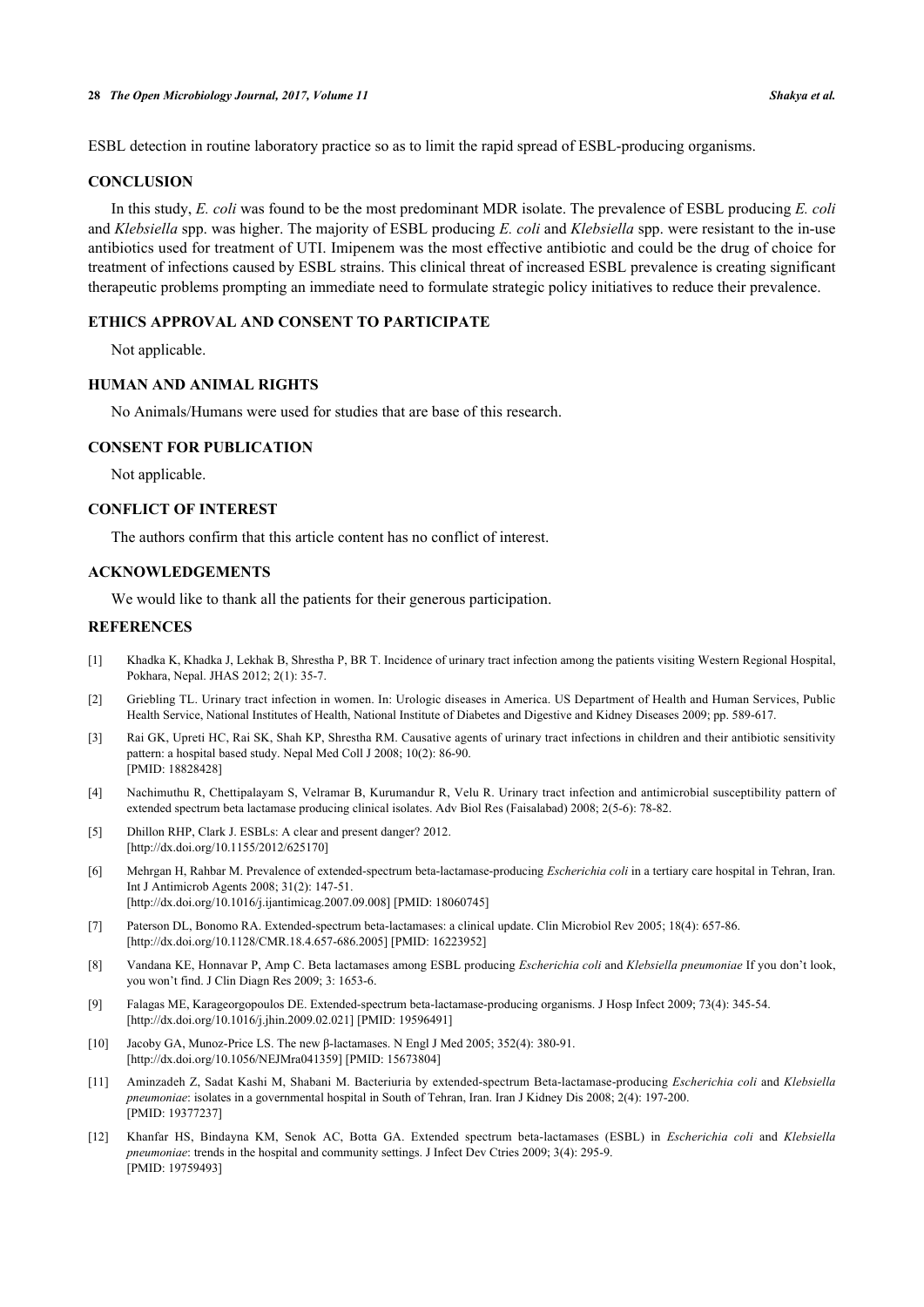<span id="page-6-0"></span>[13] Livermore DM, Canton R, Gniadkowski M, *et al.* CTX-M: changing the face of ESBLs in Europe. J Antimicrob Chemother 2007; 59(2): 165-74. [\[http://dx.doi.org/10.1093/jac/dkl483\]](http://dx.doi.org/10.1093/jac/dkl483) [PMID: [17158117](http://www.ncbi.nlm.nih.gov/pubmed/17158117)]

<span id="page-6-1"></span>[14] Hammer DA, Dongol S, Anderson TP, Wong JS, Werno AM, Murdoch DR. High prevalence of extended-spectrum beta-lactamase-producing Enterobacteriaceae in Nepal. Int J Antimicrob Agents 2007; 30(5): 471-2. [\[http://dx.doi.org/10.1016/j.ijantimicag.2007.07.004](http://dx.doi.org/10.1016/j.ijantimicag.2007.07.004)] [PMID: [17851048\]](http://www.ncbi.nlm.nih.gov/pubmed/17851048)

- <span id="page-6-2"></span>[15] Ko KS, Suh JY, Peck KR, *et al. In vitro* activity of fosfomycin against ciprofloxacin-resistant or extended-spectrum β-lactamase-producing *Escherichia coli* isolated from urine and blood. Diagn Microbiol Infect Dis 2007; 58(1): 111-5. [\[http://dx.doi.org/10.1016/j.diagmicrobio.2006.11.015\]](http://dx.doi.org/10.1016/j.diagmicrobio.2006.11.015) [PMID: [17300900](http://www.ncbi.nlm.nih.gov/pubmed/17300900)]
- <span id="page-6-3"></span>[16] Vandepitte J, Engbaek K, Rohner P, Piot P, Heuck CC. Basic laboratory procedures in clinical bacteriology.  $2<sup>nd</sup>$  ed. Geneva: World Health Organization 2003.
- <span id="page-6-4"></span>[17] Versalovic J, Carroll KC, Funke G, Jorgensen JH, Landry ML, Warnock DW, Eds. Manual of Clinical Microbiology. 10<sup>th</sup> ed. American Society of Microbiology 2011.
- <span id="page-6-5"></span>[18] Clinical and Laboratory Standards Institute (CLSI). Performance Standards for Antimicrobial Susceptibility Testing. Wayne, PA: Twenty-thi. Clinical and Laboratory Standards Institute 2013.
- <span id="page-6-6"></span>[19] Kattel HP, Mishra SK, Acharya J, Singh AS, Rijal BP, Pokhrel BM. Relationship between pyuria and bacteriuria in suspected urinary tract infection. J Nepal Assoc Med Lab Sci 2009; 10: 19-21.
- <span id="page-6-7"></span>[20] Baral P, Neupane S, Marasini BP, Ghimire KR, Lekhak B, Shrestha B. High prevalence of multidrug resistance in bacterial uropathogens from Kathmandu, Nepal. BMC Res Notes 2012; 5: 38. [\[http://dx.doi.org/10.1186/1756-0500-5-38\]](http://dx.doi.org/10.1186/1756-0500-5-38) [PMID: [22260454](http://www.ncbi.nlm.nih.gov/pubmed/22260454)]
- <span id="page-6-8"></span>[21] Bhatt C, Shrestha B, Khadka S, Swar S, Shah B, Pun K. Etiology of urinary tract infection and drug resistance cases of uropathoges. J Kathmandu Med Coll 2012; 1(2(2)): 114-0.
- <span id="page-6-9"></span>[22] Behrooozi A, Rahbar M, Yousefi JV. Frequency of extended spectrum beta-lactamase (ESBLs) producing *Escherichia coli* and *Klebseilla pneumonia* isolated from urine in an Iranian 1000-bed tertiary care hospital. Afr J Microbiol Res 2010; 4(9): 881-4.
- <span id="page-6-10"></span>[23] Thakur S, Pokhrel N, Sharma M. Prevalence of multidrug resistant enterobacteriaceae and extended spectrum β lactamase producing *Escherichia coli* in urinary tract infection. Res J Pharm Biol Chem Sci 2013; 4(4): 1615-24.
- <span id="page-6-11"></span>[24] Parajuli NP, Maharjan P, Parajuli H, *et al.* High rates of multidrug resistance among uropathogenic *Escherichia coli* in children and analyses of ESBL producers from Nepal. Antimicrob Resist Infect Control 2017; 6(1): 9. [\[http://dx.doi.org/10.1186/s13756-016-0168-6\]](http://dx.doi.org/10.1186/s13756-016-0168-6) [PMID: [28096977](http://www.ncbi.nlm.nih.gov/pubmed/28096977)]
- <span id="page-6-12"></span>[25] Forbes BA, Sahm DF, Weissfeld AS. Bailey & Scott's Diagnostic Microbiology. 12th ed. USA: Mosby Elsevier 2007.
- <span id="page-6-13"></span>[26] Magliano E, Grazioli V, Deflorio L, *et al.* Gender and agedependent etiology of communityacquired urinary tract infections. Sci World J 2012; 2012: 349597. [\[http://dx.doi.org/10.1100/2012/349597](http://dx.doi.org/10.1100/2012/349597)]
- <span id="page-6-14"></span>[27] McLellan LK, Hunstad DA. Urinary tract infection: pathogenesis and outlook. Trends Mol Med 2016; 22(11): 946-57. [\[http://dx.doi.org/10.1016/j.molmed.2016.09.003](http://dx.doi.org/10.1016/j.molmed.2016.09.003)] [PMID: [27692880\]](http://www.ncbi.nlm.nih.gov/pubmed/27692880)
- <span id="page-6-15"></span>[28] El-Mahmood AM, Atimi AT, Tirmidhi AB, Mohammed A. Antimicrobial susceptibility of some quinolone antibiotics against some urinary tract pathogens in a tertiary hospital, Yola, Adamawa State. Nig J Clin Med Res 2009; 1(2): 26-34.
- <span id="page-6-17"></span>[29] Bhandari R, Pant ND, Poudel A, Sharma M. Assessment of the effectiveness of three different cephalosporin/clavulanate combinations for the phenotypic confirmation of extended-spectrum beta-lactamase producing bacteria isolated from urine samples at National Public Health Laboratory, Kathmandu, Nepal. BMC Res Notes 2016; 9(1): 390. [\[http://dx.doi.org/10.1186/s13104-016-2192-2\]](http://dx.doi.org/10.1186/s13104-016-2192-2) [PMID: [27488224](http://www.ncbi.nlm.nih.gov/pubmed/27488224)]
- [30] Dongol P, Khanal H, Subba P, Benerjee JJ. Extended spectrum beta lactamases detection and multiple antibiotic resistance indexing of *E. Coli* from urine samples of patients from a referral hospital of eastern Nepal. Int J Appl Sci Biotechnol 2015; 3: 423. [\[http://dx.doi.org/10.3126/ijasbt.v3i3.12924](http://dx.doi.org/10.3126/ijasbt.v3i3.12924)]
- <span id="page-6-18"></span>[31] Neupane S, Pant ND, Khatiwada S, Chaudhary R, Banjara MR. Correlation between biofilm formation and resistance toward different commonly used antibiotics along with extended spectrum beta lactamase production in uropathogenic *Escherichia coli* isolated from the patients suspected of urinary tract infections visiting Shree Birendra Hospital, Chhauni, Kathmandu, Nepal. Antimicrob Resist Infect Control 2016; 5: 5. [\[http://dx.doi.org/10.1186/s13756-016-0104-9\]](http://dx.doi.org/10.1186/s13756-016-0104-9) [PMID: [26885364](http://www.ncbi.nlm.nih.gov/pubmed/26885364)]
- <span id="page-6-20"></span>[32] Sharma M, Pathak S, Srivastava P. Prevalence and antibiogram of Extended Spectrum β-Lactamase (ESBL) producing gram negative bacilli and further molecular characterization of ESBL producing *Escherichia coli* and *Klebsiella* spp. J Clin Diagn Res 2013; 7(10): 2173-7. [PMID: [24298468\]](http://www.ncbi.nlm.nih.gov/pubmed/24298468)
- <span id="page-6-19"></span>[33] Somily AM, Habib HA, Absar MM, *et al.* ESBL-producing *Escherichia coli* and *Klebsiella pneumoniae* at a tertiary care hospital in Saudi Arabia. J Infect Dev Ctries 2014; 8(9): 1129-36. [\[http://dx.doi.org/10.3855/jidc.4292\]](http://dx.doi.org/10.3855/jidc.4292) [PMID: [25212077](http://www.ncbi.nlm.nih.gov/pubmed/25212077)]
- <span id="page-6-16"></span>[34] Sibi G, Devi AP, Fouzia K, Patil BR. Prevalence, microbiologic profile of urinary tract infection and its treatment with trimethoprim in